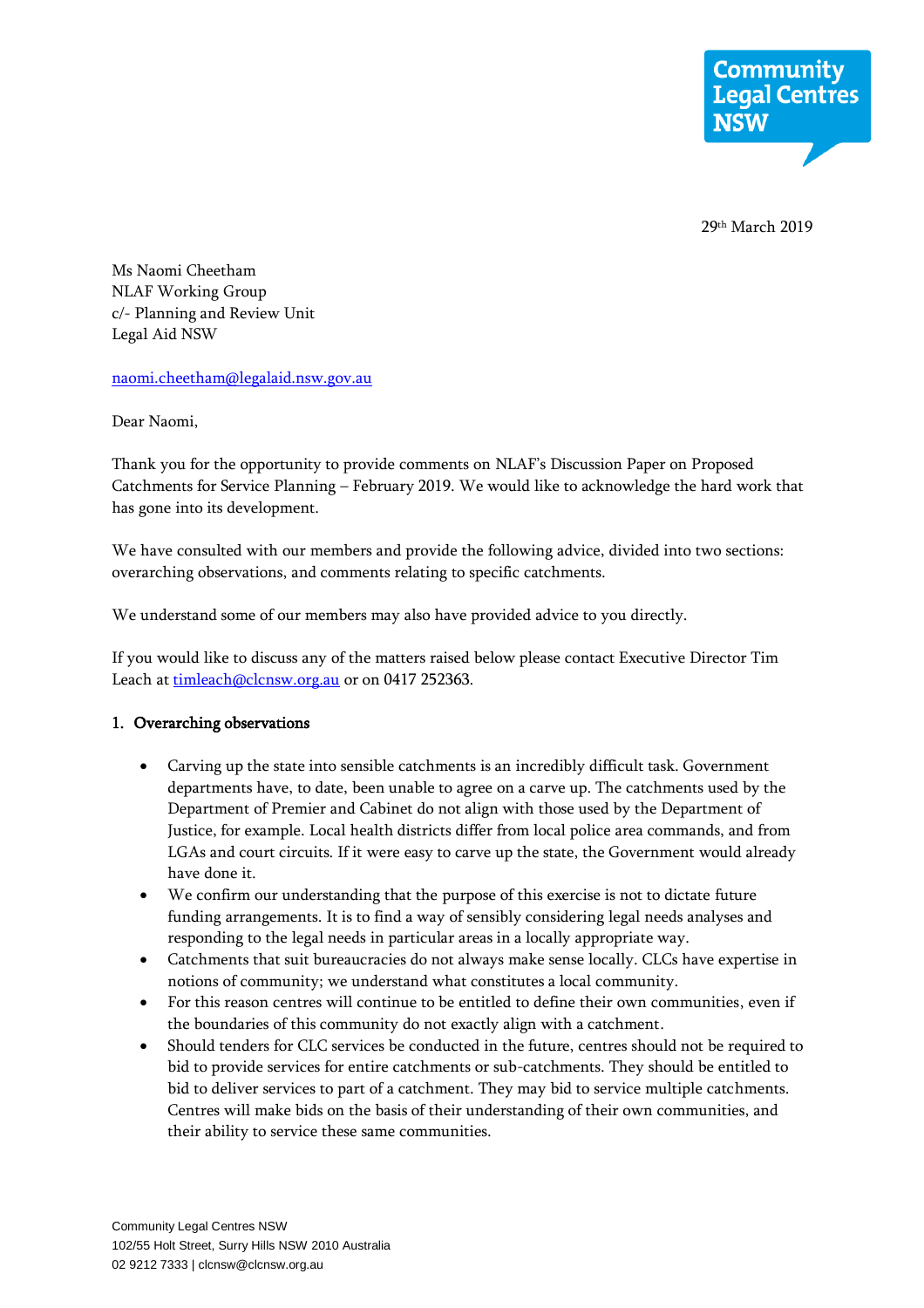- We note that the metropolitan catchments are particularly large. We confirm our expectation that the proposed metropolitan catchments will not to be used as a means of forcing CLCs to merge or of reducing the number of CLCs that operate in the metropolitan area.
- More detailed maps would be useful. It is hard to comment on borders when the proposed boundaries cannot be gleaned from current maps.
- Legal Aid NSW has made a great start here, but further consultation on the proposed boundaries is required.

# 2. Feedback from individual community legal centres

## 2.1 Macarthur CLC/Sydney South West catchment

South West Sydney is vast and exploding. It is not one homogenous zone. The proposed new region might make sense for some purposes but not for others. Consider 'the Shire' and Airds, for example. These areas have little in common. Even Campbelltown and Liverpool are quite different. The 'one size fits all' approach does not work for the proposed region.

Sub-regions make sense in the proposed Sydney South West region. As matters stand, basing subcatchments on 'Liverpool' and 'Campbelltown' probably makes sense.

## 2.2 South West Sydney Legal Centre (SWSLC)/Sydney South West catchment

SWSLC agrees with Macarthur CLC that sub-catchments based around Liverpool and Campbelltown would improve the proposed approach.

### 2.3 Marrickville Legal Centre/Sydney South West catchment

Marrickville Legal Centre's current catchment area services 1.5 million people in the Inner-West, South-Western and Southern suburbs of Sydney. The centre's current catchment area covers suburbs within nine amalgamated Sydney local government areas, including Canterbury Bankstown, Bayside, Georges River, Municipality of Strathfield, Burwood, Sutherland, City of Canada Bay, Inner West and Cumberland councils. Over its 40 years of operation Marrickville Legal Centre has established strong partnerships across these communities.

Marrickville Legal Centre notes that the proposed boundaries for Sydney Central and Sydney South West dissect the centre's current catchment areas. For example, the new South West Sydney boundaries extend from Cronulla to Wombeyan Caves in the west and from Marrickville to Moss Vale in the Southern Highlands, covering many disparate areas. Marrickville Legal Centre believes this zoning separates suburbs with common legal need and is concerned that there may be an expectation that a single service should be able to meet the needs of such a vast area. Marrickville Legal Centre considers this area is too vast to be serviced by a single community legal centre and that the creation by a single CLC of satellite offices to meet such extensive need would involve a range of inefficiencies. Sub-catchments would allow for better legal servicing of marginalised communities.

# 2.4 Other metropolitan community legal centres (Redfern, Inner-City, Kingsford)/Sydney Central catchment and metropolitan catchments generally

Metropolitan community legal centres note that, even more than for other CLCs, the proposed catchments are disconnected from the notion of community. Zones of such size are at odds with the

Legal Centres  $NSW$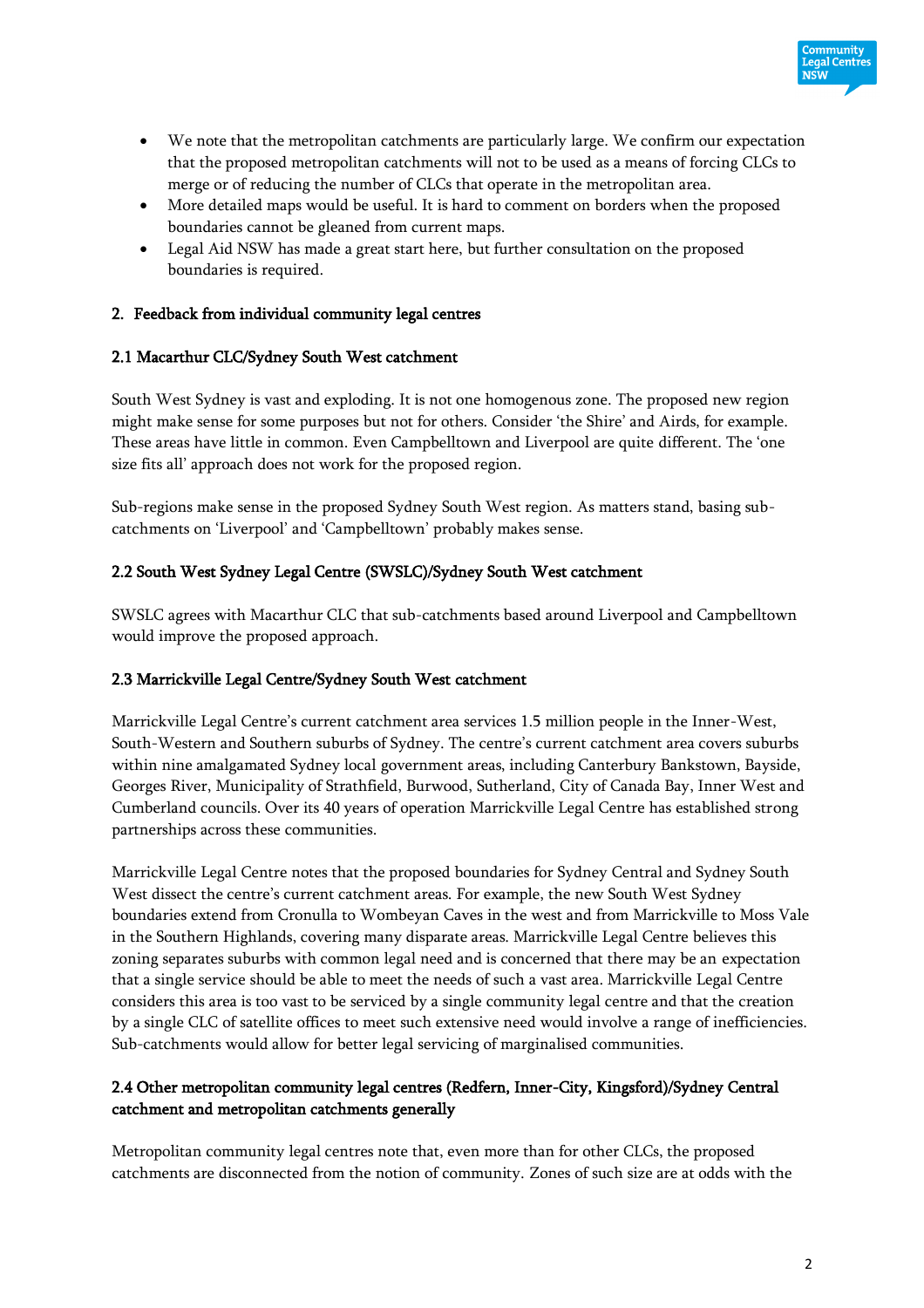

way that CLCs have conceptualised and responded to local legal need. Data at catchment level may be insufficiently specific to enable the location-based planning that is required to effectively service Sydney communities.

Centres also suggested the listing in Table F of all CLCs with an office in this zone (including multiple statewide services) may give an inaccurate picture of CLC servicing in the Sydney Central zone.

While supportive of collaborative service planning objectives, centres suggest that further consultation on metropolitan zones is required before catchments can be locked in.

# 2.5 Hume Riverina CLC (HRCLC)/Riverina Murray catchment

HRCLC notes that the proposed catchments do not match current HRCLC boundaries, however the centre accepts that the proposed catchments make reasonable sense locally and would not oppose them.

HRCLC makes the point that the proposed catchments don't really help cross-border services. HRCLC, for example, covers seven LGAs in Victoria and ten in NSW. The driver of legal need in a border town is often the population on the other side of the border. Most obviously, you can't estimate legal need in Albury without considering the people of Wodonga.

It is understood that Legal Aid NSW and Victorian Legal Aid are discussing border issues and considering approaches that provide for flexibility across borders, but the proposed catchments are at odds with this approach – they are very state-border specific.

# 2.6 North and North West Community Legal Service (NNWCLS)/New England and North West catchment

NNWCLS supports the boundary of the entire catchment, however NNWCLS does not see the need for sub-catchments.

While the entire catchment broadly aligns with regional Court Circuits (except Coonabarabran), NNWCLS advises that the sub-catchments conflict with existing Court Circuits – for example, the Inverell, Narrabri and Wee Waa Court Circuits do not align with proposed sub-catchments.

NWCLS is concerned that the creation of sub-catchments suggests that one of the sub-catchments (specifically North West) is currently not being serviced by the centre, however this region is currently being serviced by NNWCLS's Narrabri, Wee Waa and Moree Outreach Clinics. The few towns that are included in the proposed catchment but not currently being serviced by NNWCLS could easily be accommodated via an extension of NNWCLS's Outreach Program. The centre advises that the inclusion of Murrurundi and surrounding districts (including Scone) would be a great addition to their zone of activity and would be in line with the catchment of Legal Aid NSW Tamworth office and the Tamworth Court Circuit.

# 2.7 Elizabeth Evatt Community Legal Centre (EECLC)/Western Sydney catchment

EECLC has several concerns about the current draft regional catchments.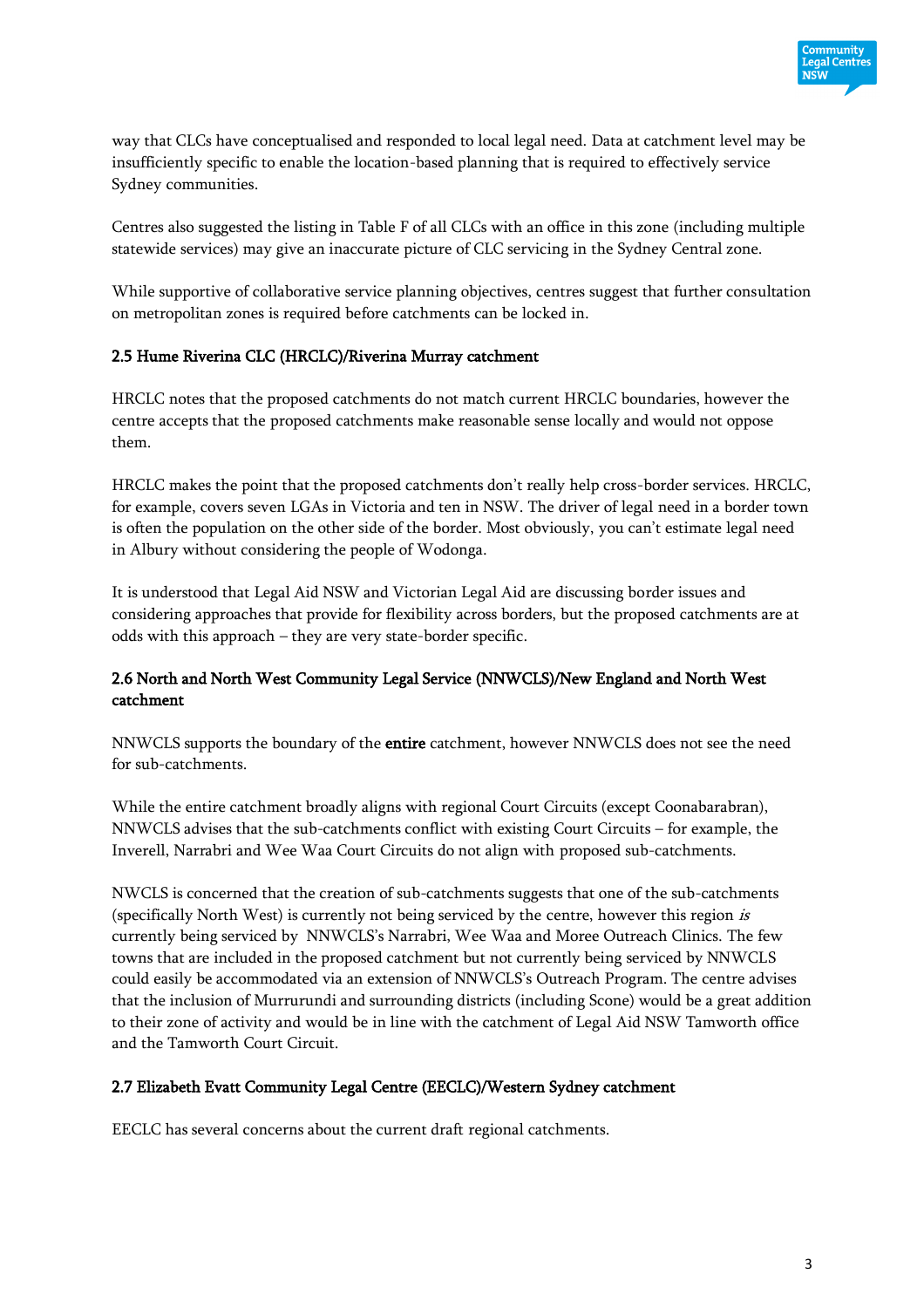

EECLC advises that Mudgee's logical community is linked with Dubbo. This reflects the practical reality of service delivery as both Western NSW CLC and Dubbo Legal Aid cover Mudgee.

It is well established that "Orana" is separate, to and distinct from, the Central Tablelands. Orana refers to the region in central northern NSW with the major localities being Dubbo, Cobar and Mudgee. To avoid confusion, the central tablelands should not be referred to as Orana.

The Blue Mountains is not part of Western Sydney. The NLAF proposal defines Katoomba and the Blue Mountains as Western Sydney, when in fact the 'Blue Mountains' comprises 27 towns and villages of the Metropolitan Rural Area with a distinctive character which is, according to the Greater Sydney Regional Plan, to be maintained and enhanced. The Blue Mountains are distinct from Western Sydney.

EECLC currently operates in the Central Tablelands with an office/presence in Bathurst and Lithgow. Tab F on page 14 of the NLAF document should be amended to reflect this, and there may be other consequential changes required of the document.

The NLAF proposal does not acknowledge Katoomba as a 'Strategic Centre' which serves both the Blue Mountains and Central Tablelands. EECLC suggests that the line would be more appropriately drawn at the bottom of the Mountains before Emu Plains. Perhaps a sensible amendment would be to include a sub-catchment of the Blue Mountains. This would more appropriately recognise the connection between Lithgow and Katoomba.

## 2.8 Western NSW CLC/Central West and Orana catchment

Western NSW CLC submits that, however the boundary is drawn, Dubbo is the service centre for Mudgee. It does not make sense for Mudgee and Dubbo to be in different catchments/sub-catchments.

# 2.9 Hunter CLC/Hunter catchment

The lack of detail on the maps makes it hard to know for sure what is proposed in relation to the Hunter. Hunter CLC considers Belmont, Toronto, Gloucester and Forster to be in the Hunter catchment. Hunter considers Morrissett to be part of the Hunter catchment but thinks Gwandalan is probably sensibly located within Central Coast catchment.

Hunter agrees with MNCCLC that 'Lower North Coast' does not really make sense as a catchment. Taree is in the MNCCLC catchment but Hunter CLC does family law referrals from Taree on the basis that MNCCLC does not provide family law advice.

### 2.10 Northern Rivers Community Legal Centre (NRCLC)/North Coast catchment

NRCLC suggests that the proposed catchments may be more appropriate for the local Legal Aid and ALS offices than for CLCs in the region.

NRCLC notes that the Legal Aid NSW Lismore Office services the area to just north of Grafton with the Coffs Harbour Office servicing north to Grafton. Some programs (such as WDO and CLASAC) that are run out of Lismore go further and include Grafton. The 'North Coast' catchment makes sense for Legal Aid as it enables the agency to link the work of its Lismore and Coffs Harbour offices.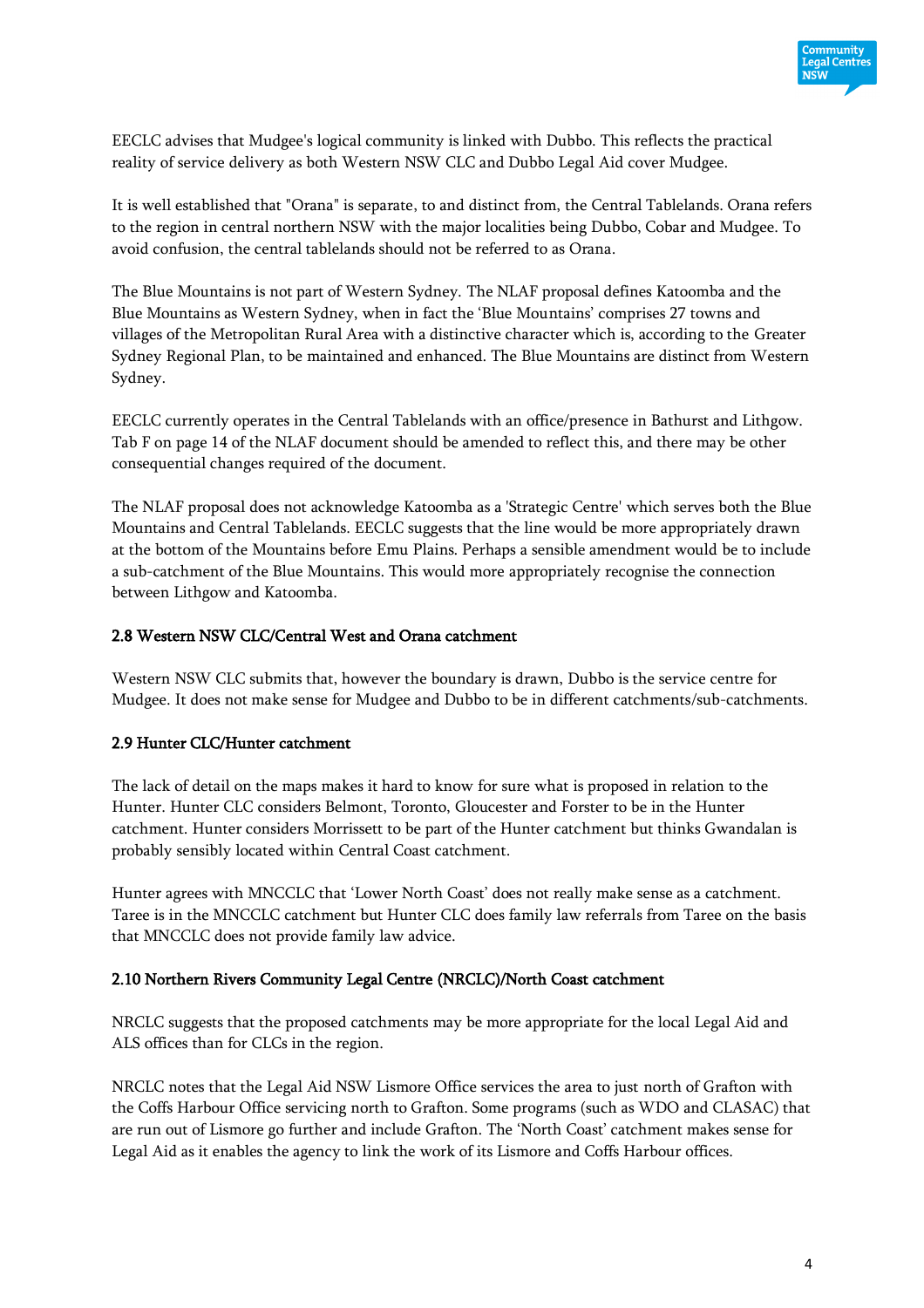

NRCLC notes that the ALS is moving out of Grafton and focussing on Coffs Harbour, whereas Lismore ALS will continue to operate. NRCLC understand that senior solicitors from ALS Lismore supervise the work of ALS solicitors in Grafton/Coffs so the proposed catchment may also have benefits for the ALS.

CLC boundaries do not align with either Legal Aid NSW or ALS boundaries. With the proposed catchment, all projects for particular offices (for Legal Aid and ALS) will be in the one catchment, but the proposed catchments are in fact at odds with CLC catchments.

For CLCs, the appropriate border between Northern Rivers and Mid-North Coast CLC is the line starting on the coast at Woolgoolga and running west.

# 2.11 Mid-North Coast CLC (MNCCLC)/North Coast catchment

Providing it is for jurisdictional planning purposes, MNCCLC does not see a problem with the overall "North Coast" catchment and what it encompasses.

However, MNCCLC submits that the three sub-catchments divisions are artificial and do not reflect community belonging. For example, it is illogical to have a catchment called 'Mid-North Coast' that does not include Port Macquarie and equally to include Grafton in the Mid North Coast subcatchment.

There is no such catchment/zone as 'Lower North Coast'. What is understood by local communities as the "Mid-North Coast" includes Kempsey, Port Macquarie, Taree, Forster and arguably Coffs Harbour. Communities south of Coffs Harbour such as Macksville and Nambucca consider themselves to be part of the Mid North Coast. The Mid North Coast CLSD regions are Taree/Forster and Kempsey/Nambucca, though this does not currently reflect CLC service provision as MNCLC covers Taree and HCLC provides phone advice to the Forster/Tuncurry and Gloucester regions. MNCCLC agrees with Northern Rivers that the appropriate northern CLC border between Mid North Coast and Northern Rivers would be the line starting on the coast at Woolgoolga and running west.

# 2.12 Shoalcoast CLC/Illawarra and Shoalhaven catchment; South West and Tablelands catchment

### South West and Tablelands

The NLAF paper suggests that each catchment should, amongst other things, include at least two service providers. This would be the minimum required to facilitate collaboration. The two service providers named for this catchment are a CLC in ACT and an ALS office in Moruya. The catchment of South West and Tablelands has no generalist NSW Community Legal Centre or Legal Aid office within it.

Shoalcoast CLC currently provides regular advice and assistance to the far South Coast (i.e. Eurobodalla and Bega Valley LGAs, Cooma, Braidwood and Bombala (when requested)). The legal areas of concern for clients are family law and NSW civil law. Canberra Community Law in ACT does not give advice on family law or on NSW civil law. The ALS in Moruya predominantly gives advice and assistance in criminal law and care and protection law. Canberra Community Law and ALS would not be able to service the legal needs of the South West and Tablelands.

The area of South West and Tablelands is vast, and its southern parts include extremely disadvantaged communities. Shoalcoast CLC believes that if this catchment area is left as it is, it will be poorly serviced. Many Nowra community services have a connection to the Far South Coast, providing much